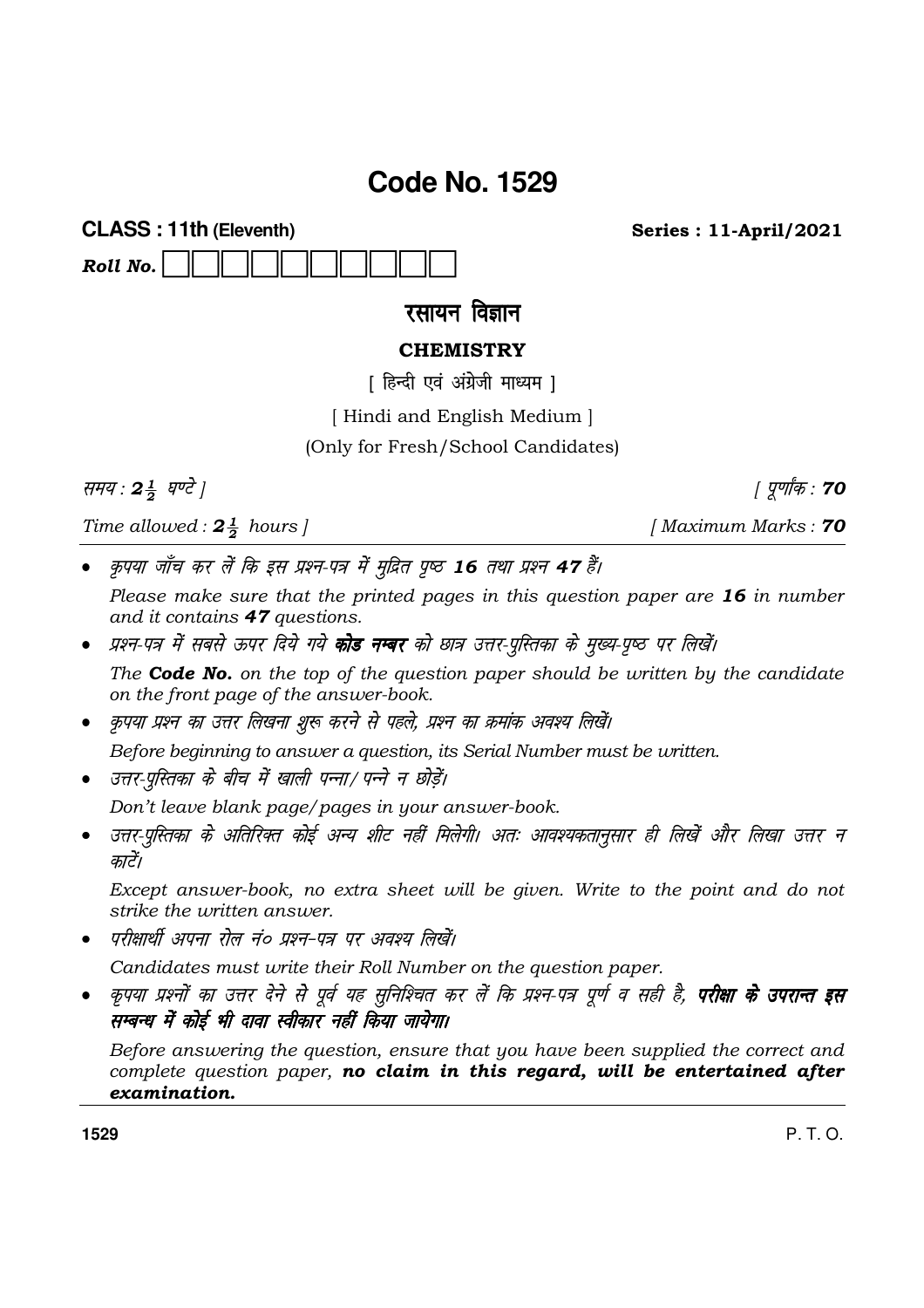## सामान्य निर्देश :

### General Instructions :

(i) सभी प्रश्न अनिवार्य हैं।

### All questions are compulsory.

(ii) - प्रत्येक प्रश्न के अंक उसके सामने दर्शाए गए हैं।

Marks of each question are indicated against it.

(iii) प्रश्न क्रमांक 1 से 35 तक वस्तुनिष्ठ प्रश्न हैं। प्रत्येक प्रश्न 1 अंक का है जिनके **सही** उत्तर अपनी उत्तर-पुस्तिका में लिखने हैं।

Question Nos. 1 to 35 are objective type questions carrying 1 mark each. Candidate have to write the **correct** answer in their answer-book.

(iv) प्रश्न क्रमांक 36 से 40 तक अति-लघत्तरात्मक प्रश्न हैं। प्रत्येक प्रश्न 2 अंकों का है। प्रत्येक प्रश्न का उत्तर लगभग 30 *शब्दों में दीजिए।* 

Question Nos. 36 to 40 are very short answer type questions carrying 2 marks each. Answer these in about 30 words each.

(v) प्रश्न क्रमांक **41** से **45** तक लघुत्तरात्मक प्रश्न हैं। प्रत्येक प्रश्न 3 अंकों का है। प्रत्येक प्रश्न का उत्तर लगभग 40 शब्दों में दीजिए।

 Question Nos. 41 to 45 are short answer type questions carrying 3 marks each. Answer these in about 40 words each.

(vi) प्रश्न क्रमांक **46** एवं **47** दीर्घ उत्तरात्मक प्रश्न हैं। प्रत्येक प्रश्न 5 अंकों का है। प्रत्येक प्रश्न का उत्तर लगभग 70 शब्दों में दीजिए।

Question Nos. **46**  $\&$  **47** are long answer type questions carrying 5 marks each. Answer these in about **70** words each.

(vii) प्रश्न-पत्र में समग्र रूप से कोई विकल्प नहीं है। तथापि 5 अंकों वाले दोनों प्रश्नों में आंतरिक चयन प्रदान किया गया है। ऐसे प्रश्नों में से आपको **केवल एक** ही प्रश्न करना है।

 There is no overall choice. However, internal choice is given in both long answer type questions of 5 marks each. You have to attempt only one of the given choice in such questions.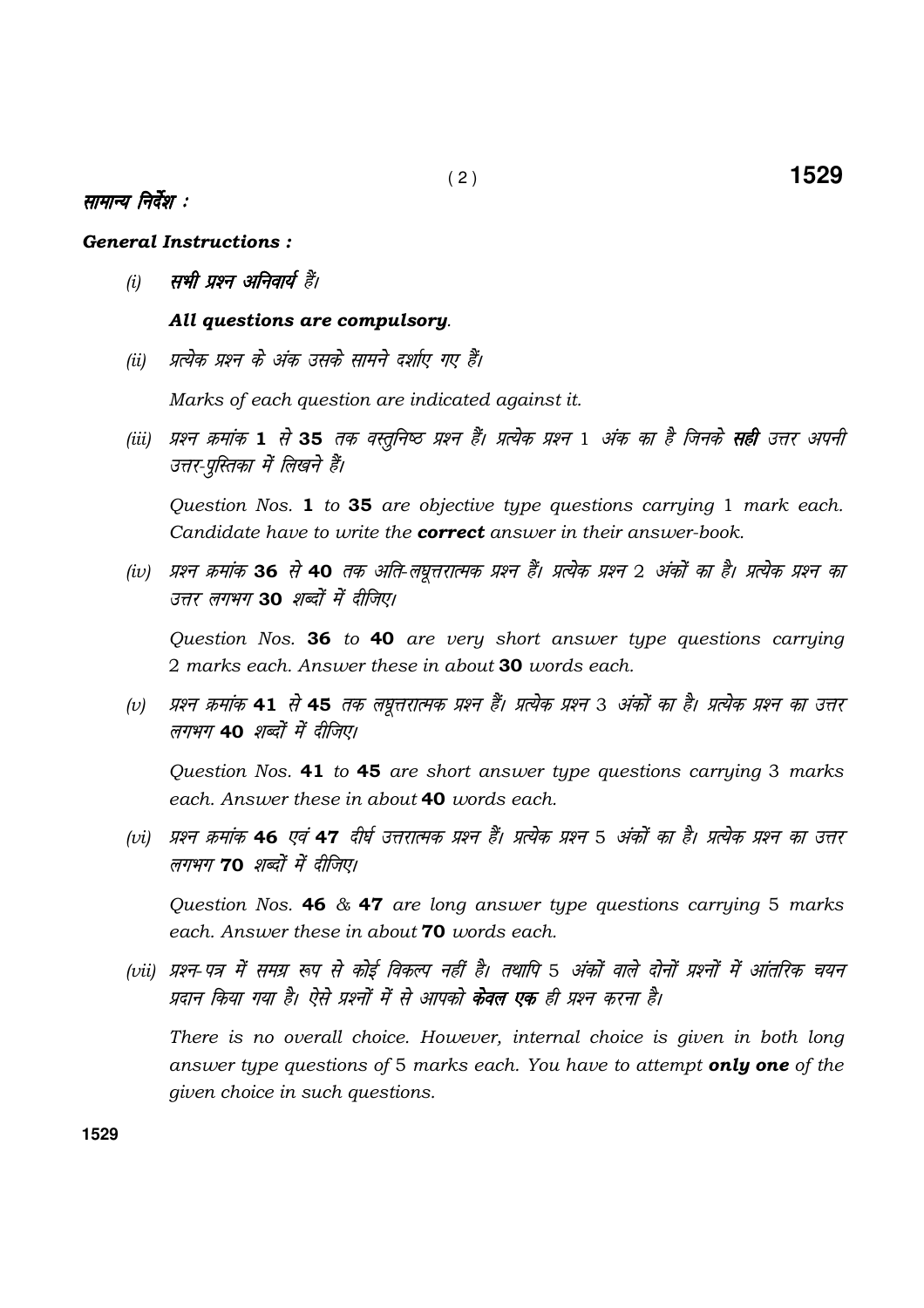|    |         | (3)                                                              |     |                | 1529 |
|----|---------|------------------------------------------------------------------|-----|----------------|------|
|    |         | 1. $64 \text{ g}$ ऑक्सीजन में कितने मोल हैं ?                    |     |                | 1    |
|    | (A)     | 1.5                                                              | (B) | 2.0            |      |
|    | (C)     | 2.5                                                              | (D) | 3.0            |      |
|    |         | Number of moles in 64 g of Oxygen are :                          |     |                |      |
|    | (A)     | 1.5                                                              | (B) | 2.0            |      |
|    | (C)     | 2.5                                                              | (D) | 3.0            |      |
|    |         | 2. नाइट्रोजन परमाणु में कितने अयुग्मित इलेक्ट्रॉन होते हैं ?     |     |                | 1    |
|    | $(A)$ 1 |                                                                  | (B) | $\overline{2}$ |      |
|    | $(C)$ 3 |                                                                  | (D) | $\overline{4}$ |      |
|    |         | Find number of unpaired electrons in Nitrogen atom :             |     |                |      |
|    | $(A)$ 1 |                                                                  | (B) | $\overline{2}$ |      |
|    | $(C)$ 3 |                                                                  | (D) | $\overline{4}$ |      |
| З. |         | $B, C, N, F$ तथा $Si$ तत्त्वों के अधातु अभिलक्षण का सही क्रम है: |     |                | 1    |
|    | (A)     | B > C > Si > N > F                                               |     |                |      |
|    |         | (B) $Si > C > B > N > F$                                         |     |                |      |
|    | (C)     | F > N > C > B > Si                                               |     |                |      |
|    |         | (D) $F > N > C > Si > B$                                         |     |                |      |

1529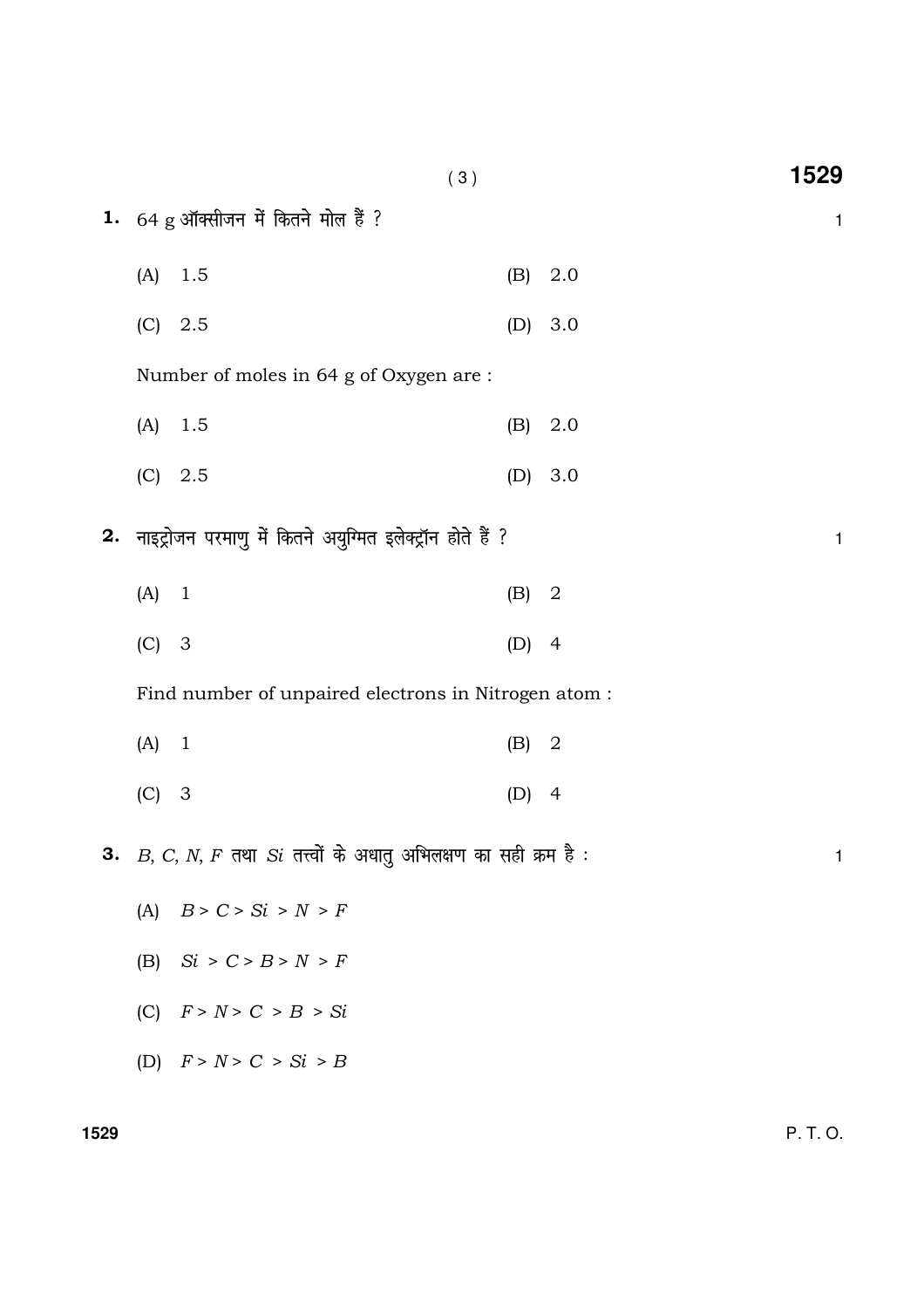Arrange  $B$ ,  $C$ ,  $N$ ,  $F$  and  $Si$  in correct order of their non-metallic character.

|    | (A)     | B > C > Si > N > F                                   |         |        |              |
|----|---------|------------------------------------------------------|---------|--------|--------------|
|    | (B)     | $Si > C > B > N > F$                                 |         |        |              |
|    |         | (C) $F > N > C > B > Si$                             |         |        |              |
|    |         | (D) $F > N > C > Si > B$                             |         |        |              |
| 4. |         | आधुनिक आवर्त सारणी में कितनी क्षैतिज पंक्तियाँ हैं ? |         |        | $\mathbf{1}$ |
|    | $(A)$ 2 |                                                      | (B) 6   |        |              |
|    | (C)     | $\overline{7}$                                       | $(D)$ 8 |        |              |
|    |         | How many horizontal rows in Modern periodic table ?  |         |        |              |
|    | (A)     | $\overline{2}$                                       | (B) 6   |        |              |
|    | $(C)$ 7 |                                                      | (D)     | 8      |              |
| 5. |         | कौन-सा यौगिक शून्य द्विध्रुव आघूर्ण दिखाता है ?      |         |        | $\mathbf{1}$ |
|    | (A)     | CCl <sub>4</sub>                                     | (B)     | $H_2O$ |              |
|    | (C)     | SO <sub>2</sub>                                      | (D)     | $H_2S$ |              |
|    |         | Which compound shows zero dipole moment?             |         |        |              |
|    | (A)     | $CCl_4$                                              | (B)     | $H_2O$ |              |
|    | (C)     | SO <sub>2</sub>                                      | (D)     | $H_2S$ |              |

**1529**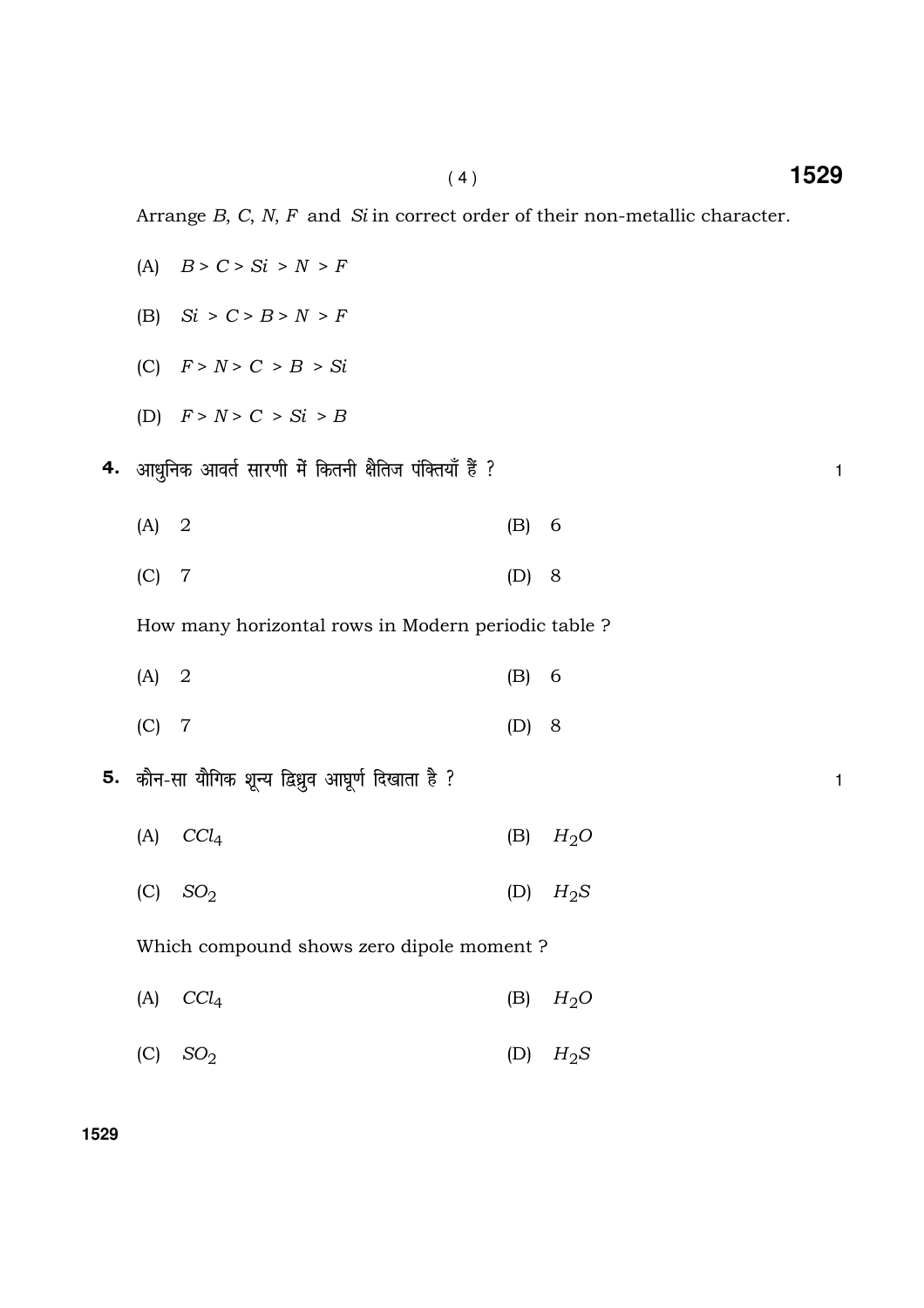- 6.  $H_2S$  अणुओं में किस प्रकार का अंतरा-अणुक बल होता है ?  $1$ 
	- $(A)$  द्विध्नुव-द्विध्नुव बल
	- (B) द्विध्रुव प्रेरित द्विध्रुव बल
	- (C) प्रकीर्णन बल
	- (D) हाइड्रोजन बंध

Which type of intermolecular force exists in  $H_2S$  molecules ?

- (A) Dipole-dipole forces
- (B) Dipole-induced dipole forces
- (C) Dispersion forces
- (D) Hydrogen bond
- 7. किस शर्त पर वास्तविक गैस, एक आदर्श गैस के रूप में व्यवहार करती है ?
	- (A) अधिक तापमान, कम दाब
	- $(B)$  कम तापमान, अधिक दाब
	- (C) अधिक तापमान, अधिक दाब
	- $(D)$  कम तापमान, कम दाब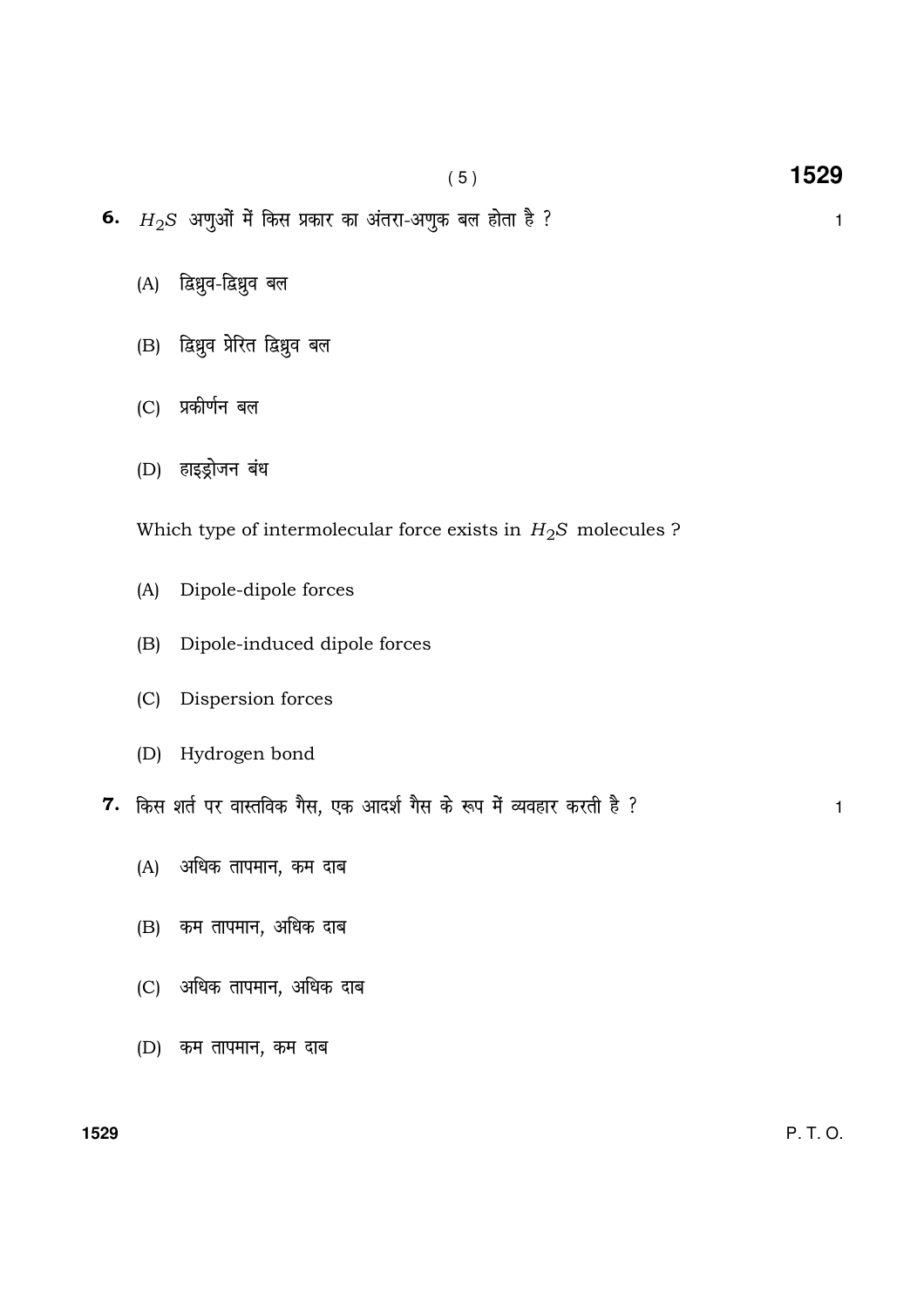| A real gas acts as an ideal gas under which condition? |                                                               |         |           |   |  |  |  |  |
|--------------------------------------------------------|---------------------------------------------------------------|---------|-----------|---|--|--|--|--|
| (A)                                                    | High temperature, low pressure                                |         |           |   |  |  |  |  |
| (B)                                                    | Low temperature, high pressure                                |         |           |   |  |  |  |  |
| (C)                                                    | High temperature, high pressure                               |         |           |   |  |  |  |  |
|                                                        | (D) Low temperature, low pressure                             |         |           |   |  |  |  |  |
|                                                        | 8. सभी तत्त्वों की एंथैल्पी उनकी संदर्भ-अवस्था में होती है ?  |         |           | 1 |  |  |  |  |
|                                                        | (A) इकाई                                                      |         | (B) शून्य |   |  |  |  |  |
| (C) < 0                                                |                                                               | (D)     | >0        |   |  |  |  |  |
|                                                        | The enthalpies of all elements in their standard states are : |         |           |   |  |  |  |  |
| (A)                                                    | Unity                                                         | (B)     | Zero      |   |  |  |  |  |
| (C) < 0                                                |                                                               | (D) > 0 |           |   |  |  |  |  |
| 9. दूध का $pH$ कितना है ?                              |                                                               |         |           |   |  |  |  |  |
| (A)                                                    | 7.4                                                           |         | $(B)$ 9.2 |   |  |  |  |  |
| (C)                                                    | 7.8                                                           | (D)     | 6.8       |   |  |  |  |  |
|                                                        |                                                               |         |           |   |  |  |  |  |

- (B) Low tem
- (C) High ter
- (D) Low tem
- - $(A)$  इकाई
	- $(C) < 0$

|         | (A) Unity |         | (B) Zero |
|---------|-----------|---------|----------|
| (C) < 0 |           | (D) > 0 |          |

- - $(A)$  7.4
	- $(C)$  7.8

The pH of milk is :

- (A) 7.4 (B) 9.2
- (C) 7.8 (D) 6.8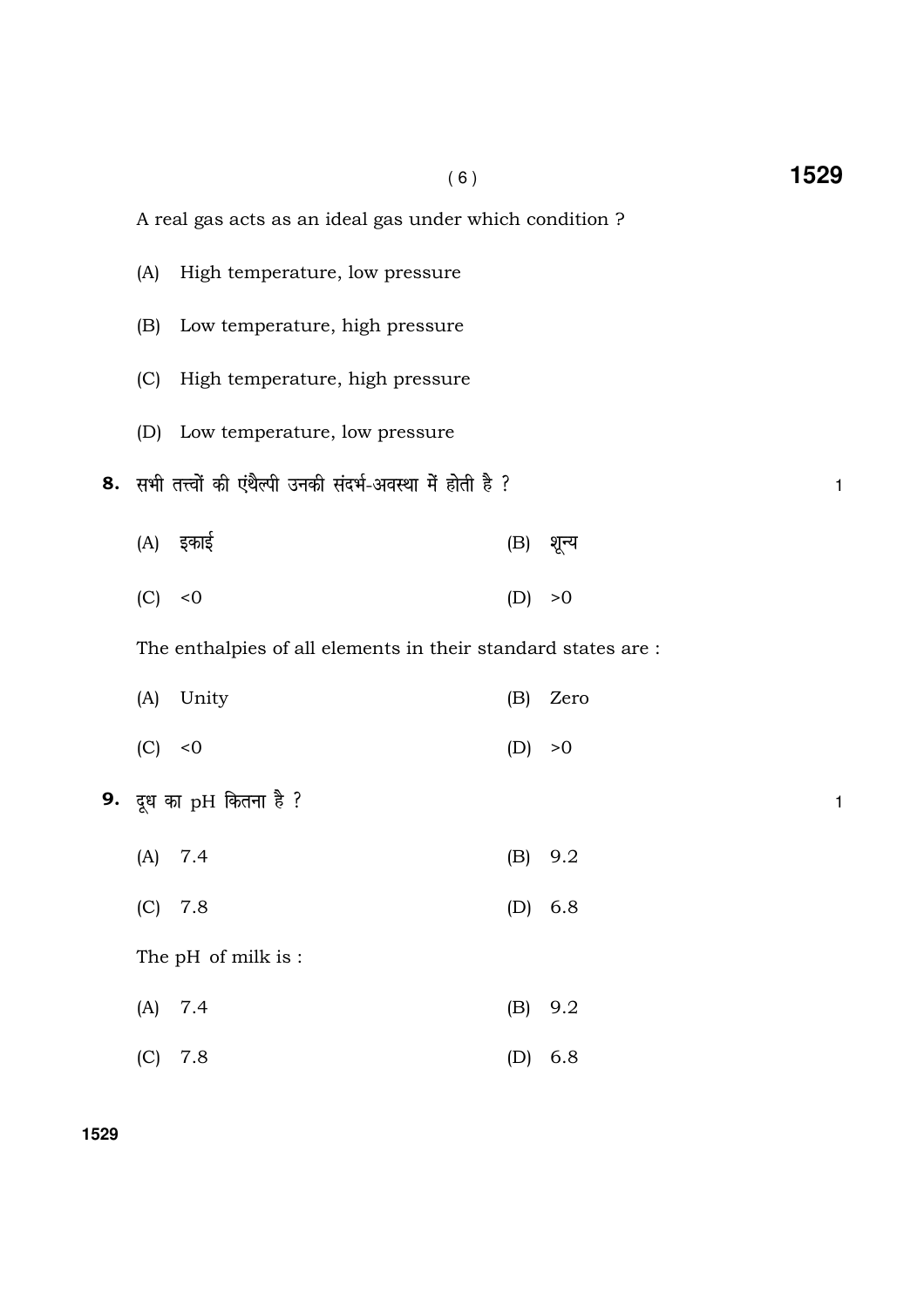|     |          | (7)                                                 |          | 1529         |
|-----|----------|-----------------------------------------------------|----------|--------------|
| 10. |          | $K M n O_4$ में $M n$ की ऑक्सीकरण संख्या क्या है ?  |          | $\mathbf{1}$ |
|     | $(A) +1$ |                                                     | (B)      | $+5$         |
|     | (C)      | $+7$                                                | (D)      | $+3$         |
|     |          | The oxidation number of $Mn$ in $K MnO4$ is :       |          |              |
|     | (A)      | $+1$                                                | (B)      | $+5$         |
|     | $(C) +7$ |                                                     | $(D) +3$ |              |
| 11. |          | $NO_3^-$ में नाइट्रोजन की ऑक्सीकरण संख्या क्या है ? |          | $\mathbf{1}$ |
|     | $(A) -3$ |                                                     | (B)      | $+1$         |
|     | (C)      | $+3$                                                | (D)      | $+5$         |
|     |          | The oxidation number of Nitrogen in $NO3^-$ is :    |          |              |
|     | $(A) -3$ |                                                     | (B)      | $+1$         |
|     | (C)      | $+3$                                                | (D)      | $+5$         |
|     |          | 12. भारी जल किसे कहते हैं ?                         |          | $\mathbf{1}$ |
|     |          | (A) $H_2O$                                          |          | (B) $H_2O_2$ |
|     | (C)      | $D_2O$                                              |          | (D) $D_2O_2$ |
|     |          | Which is heavy water ?                              |          |              |
|     | (A)      | $H_2O$                                              | (B)      | $H_2O_2$     |
|     | (C)      | $D_2O$                                              | (D)      | $D_2O_2$     |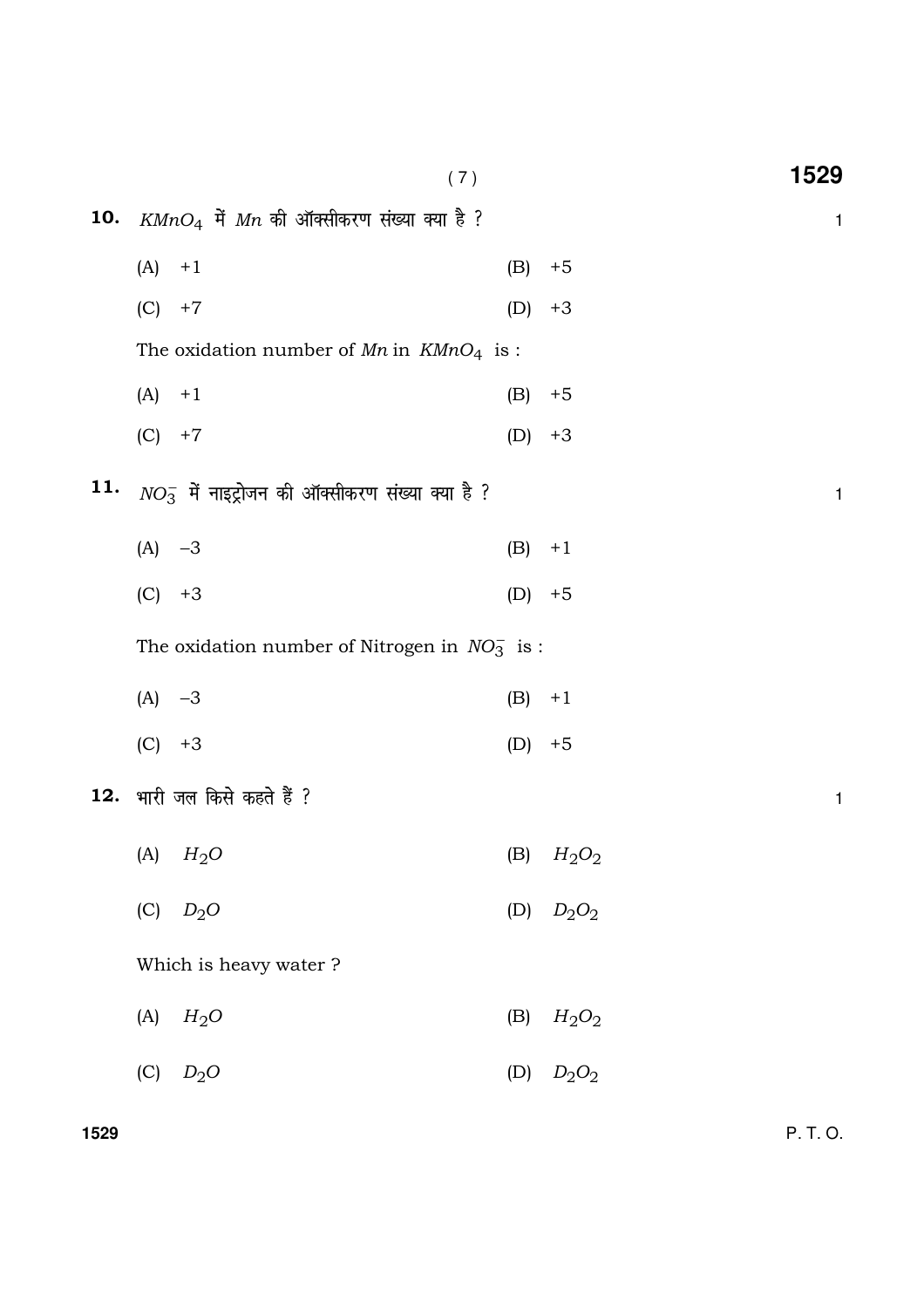|     |          | (8)                                                                       |     |                                 | 1529         |
|-----|----------|---------------------------------------------------------------------------|-----|---------------------------------|--------------|
| 13. |          | $H_2$ बनाने के लिए तनु $H_2$ SO4 के साथ किस धातु का प्रयोग किया जाता है ? |     |                                 | 1            |
|     | (A)      | Cu                                                                        | (B) | Hg                              |              |
|     | (C)      | Ag                                                                        | (D) | Zn                              |              |
|     |          | Which metal is used to prepare $H_2$ with dil. $H_2SO_4$ ?                |     |                                 |              |
|     | (A)      | Cu                                                                        | (B) | Hg                              |              |
|     | $(C)$ Ag |                                                                           | (D) | Zn                              |              |
| 14. |          | बेकिंग सोडा का सूत्र क्या है ?                                            |     |                                 | 1            |
|     | (A)      | NAHCO <sub>3</sub>                                                        | (B) | Na <sub>2</sub> CO <sub>3</sub> |              |
|     | (C)      | <b>NaOH</b>                                                               | (D) | <b>KOH</b>                      |              |
|     |          | What is formula of Baking Soda?                                           |     |                                 |              |
|     | (A)      | NAHCO <sub>3</sub>                                                        | (B) | Na <sub>2</sub> CO <sub>3</sub> |              |
|     | (C)      | NaOH                                                                      | (D) | <b>KOH</b>                      |              |
| 15. |          | किस क्षारीय धातु का जलीय लवण बनता है ?                                    |     |                                 | $\mathbf{1}$ |
|     | (A)      | Li                                                                        | (B) | Na                              |              |
|     | (C)      | $\boldsymbol{K}$                                                          | (D) | $\mathbb{C}$ s                  |              |
|     |          | Which alkali metal gives hydrated salt ?                                  |     |                                 |              |
|     | (A)      | Li                                                                        | (B) | Na                              |              |
|     | (C)      | K                                                                         | (D) | C <sub>S</sub>                  |              |

**1529**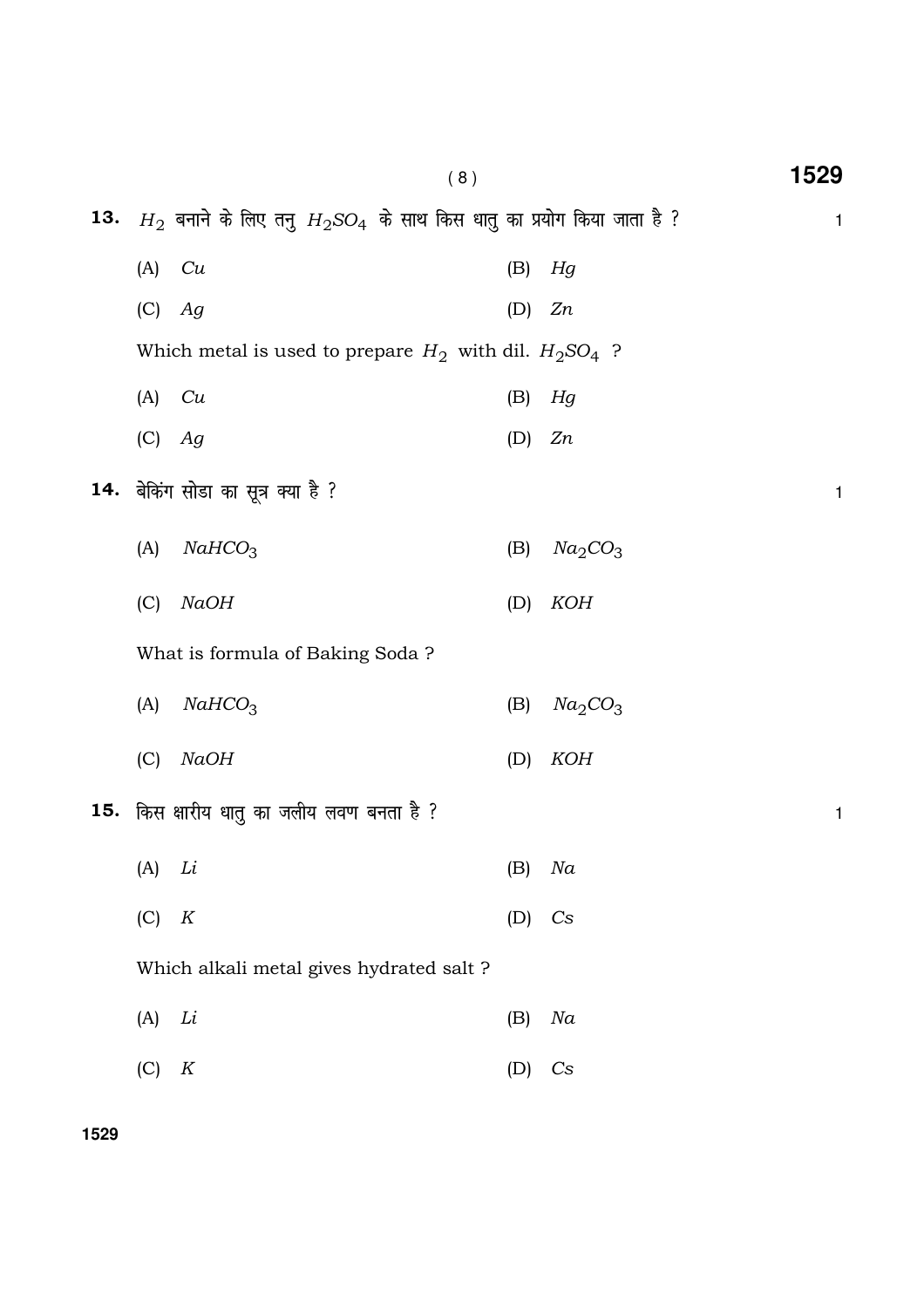|      |     | (9)                                                                |     |           | 1529         |
|------|-----|--------------------------------------------------------------------|-----|-----------|--------------|
|      |     | 16. ऊष्मागतिकीय रूप में कार्बन का सर्वाधिक स्थायी रूप कौन-सा है ?  |     |           | 1            |
|      | (A) | कोयला                                                              | (B) | ग्रेफाइट  |              |
|      | (C) | फुलरीन्स                                                           |     | (D) हीरा  |              |
|      |     | Thermodynamically the most stable form of Carbon is:               |     |           |              |
|      | (A) | Coal                                                               | (B) | Graphites |              |
|      | (C) | Fullerenes                                                         | (D) | Diamond   |              |
|      |     | <b>17.</b> $C_nH_{2n}$ किसका सामान्य सूत्र है ?                    |     |           | $\mathbf{1}$ |
|      |     | (A) एल्कीन                                                         | (B) | एल्केन    |              |
|      |     | (C) एल्काईन                                                        |     | (D) एरीन  |              |
|      |     | $C_nH_{2n}$ is general formula of:                                 |     |           |              |
|      | (A) | alkene                                                             | (B) | alkane    |              |
|      | (C) | alkyne                                                             | (D) | arene     |              |
| 18.  |     | सोडियम बेंजोएट तथा सोडा-लाइम मिश्रण को गर्म करने से क्या बनता है ? |     |           | 1            |
|      | (A) | मीथेन                                                              | (B) | बेन्जीन   |              |
|      | (C) | ईथेन                                                               | (D) | प्रोपेन   |              |
|      |     | Heating a mixture of sodium benzoate with soda-lime gives :        |     |           |              |
|      | (A) | Methane                                                            | (B) | Benzene   |              |
|      | (C) | Ethane                                                             | (D) | Propane   |              |
| 1529 |     |                                                                    |     |           | P. T. O.     |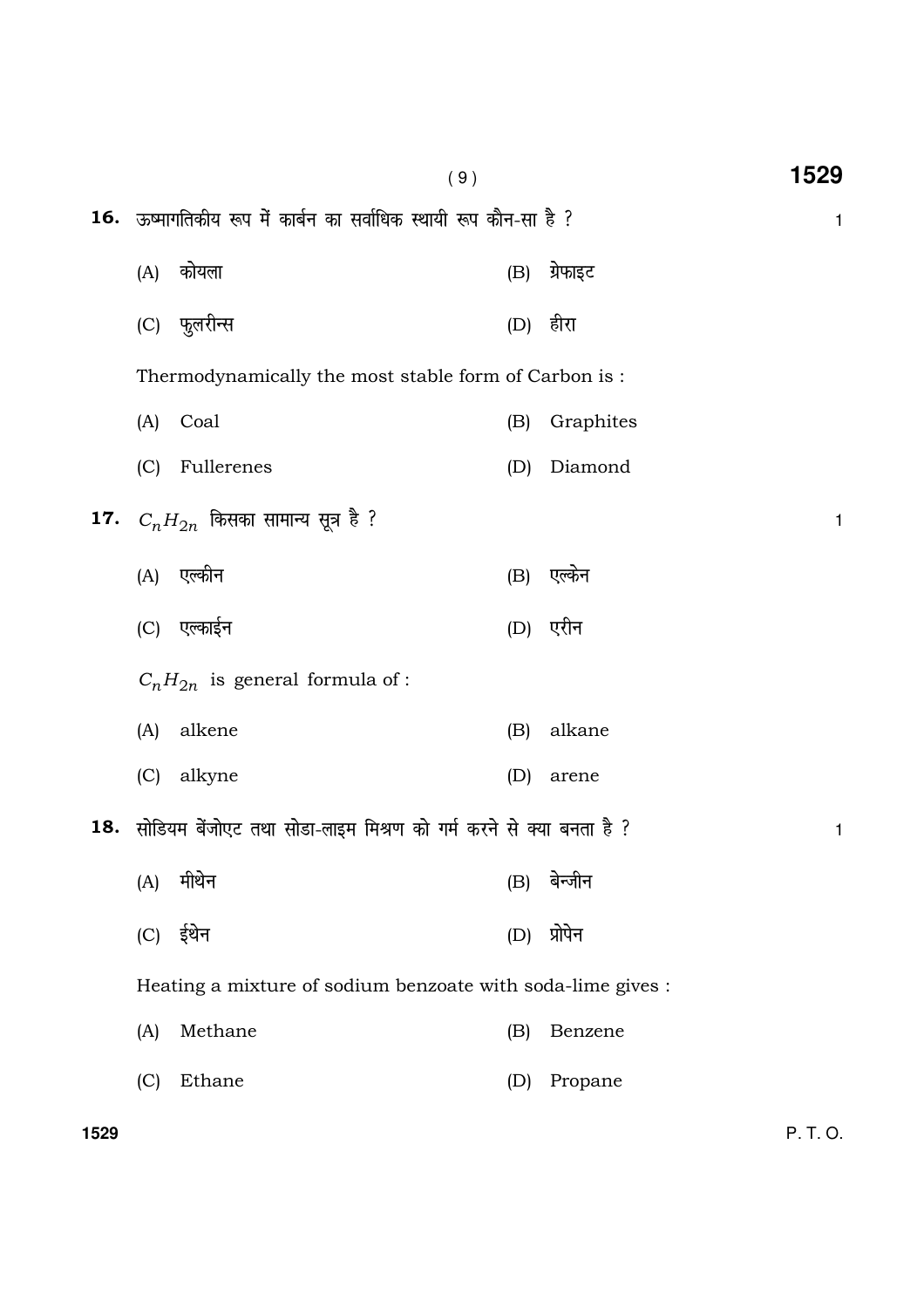|     | (10)                                                                     | 1529         |
|-----|--------------------------------------------------------------------------|--------------|
|     | 19. 10.4107 को तीन सार्थक अंकों तक निकटित कीजिए।                         | $\mathbf{1}$ |
|     | Round up 10.4107 upto three significant figures.                         |              |
|     | 20.  निम्नलिखित स्पीशीज में किसका आकार न्यूनतम होगा ?                    | 1            |
|     | Mg, $Mg^{2+}$ , Al, $Al^{3+}$                                            |              |
|     | Which of the following species will have smallest size ?                 |              |
|     | $Mq$ , $Mq^{2+}$ , Al, Al <sup>3+</sup>                                  |              |
|     | ${\bf 21.}$ $\,$ S-ब्लॉक तत्त्वों का सामान्य इलेक्ट्रॉनिक विन्यास लिखिए। | 1            |
|     | Write general electronic configuration of S-block elements.              |              |
|     | 22. चार्ल्स का नियम क्या है ?                                            | $\mathbf{1}$ |
|     | What is Charle's Law?                                                    |              |
|     | <b>23. बॉयल के नियम में क्या स्थिर होता है</b> ?                         | 1            |
|     | What is Constant in Boyle's Law?                                         |              |
|     | 24. अपचयन विधि क्या है ?                                                 | 1            |
|     | What is reduction process?                                               |              |
| 25. | निम्नलिखित अभिक्रिया में ऑक्सीकारक कौन है ?                              | 1            |
|     | $Zn + 2HCl \rightarrow ZnCl_2 + H_2$                                     |              |

**1529**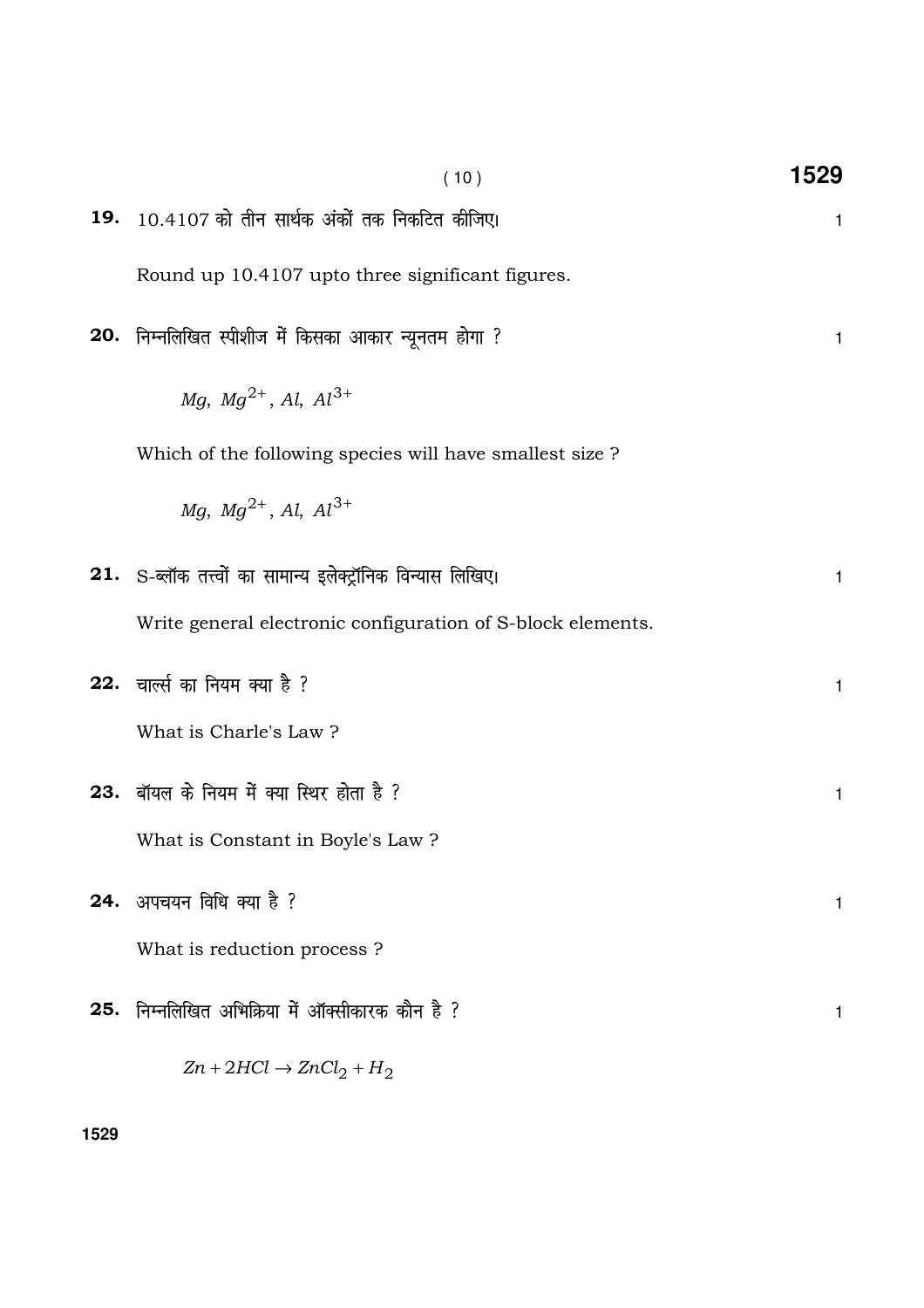| (11)                                                                                        | 1529         |
|---------------------------------------------------------------------------------------------|--------------|
| Which is oxidizing agent in the following reaction?                                         |              |
| $Zn + 2HCl \rightarrow ZnCl_2 + H_2$                                                        |              |
| 26.  क्षारीय धातु प्रकृति में क्यों <i>नहीं</i> पायी जाती है ?                              | 1.           |
| Why are alkali metals not found in nature ?                                                 |              |
| <b>27.</b> 1 मिलीग्राम =  किलोग्राम।                                                        | $\mathbf{1}$ |
| $1$ milligram =  kilogram.                                                                  |              |
| 28. $Mg$ तथा $N$ से बनने वाला द्विअंगी यौगिक  है।                                           | 1            |
| Binary compound formed by Mg and N is                                                       |              |
| 29. प्रत्येक ग्राफ की रेखा जो $V$ तथा $T$ से बनाई जाती है, जिसमें दाब स्थिर होता है  कहलाती |              |
| है।                                                                                         | $\mathbf{1}$ |
| Each line of VVs T graph at constant pressure is called                                     |              |
| 30. एक अभिक्रिया में इलेक्ट्रॉन देने वाला  कहलाता है।                                       | 1            |
| In a reaction donor of electrons called                                                     |              |
| <b>31.</b> $CuSO_4.5H_2O$ में उपसहसंयोजन आबंध पानी के अणुओं की संख्या  है।                  | 1            |
| number of coordinated bonded water molecules in $CuSO_4.5H_2O$ .                            |              |
| 32. वर्ग 15, 16, 17 के हाइड्राइड  कहलाते हैं।                                               | 1            |
| Group 15, 16, 17 hydrides called                                                            |              |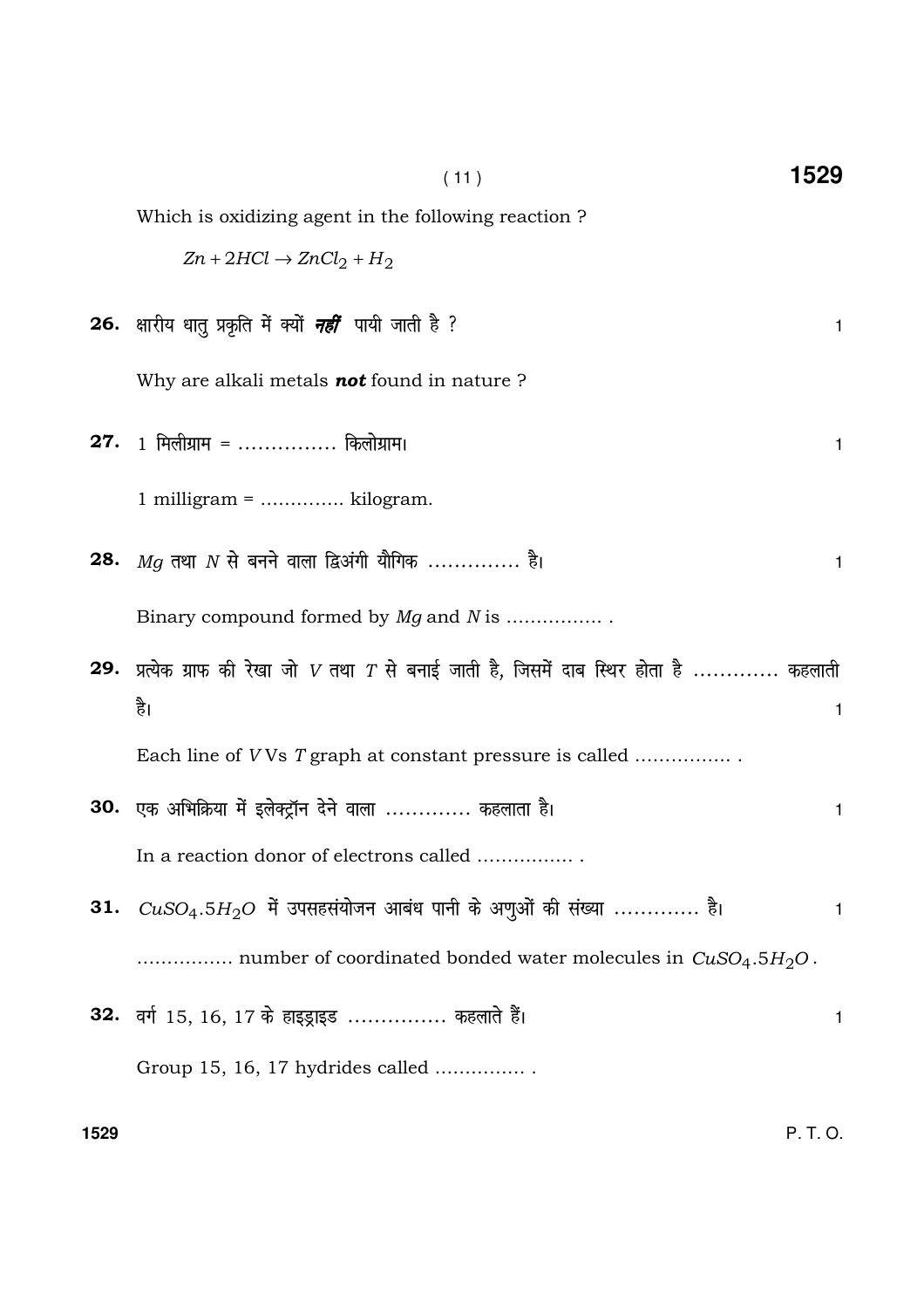|     | (12)                                                                                                                   | 1529           |
|-----|------------------------------------------------------------------------------------------------------------------------|----------------|
| 33. | $Na2O$ में $Na$ की ऑक्सीकरण संख्या  है।                                                                                | 1.             |
|     | is oxidation state of Na in $Na2O$ .                                                                                   |                |
|     | 34. वर्ग 2 Be, Mg, Ca, Sr, Ba धातु  कहलाते हैं।                                                                        | 1              |
|     | Group 2 Be, Mg, Ca, Sr, Ba are called  metals.                                                                         |                |
|     | 35. ग्रेफाइट में कार्बन की संकरण  प्रकार की है।                                                                        | 1              |
|     |                                                                                                                        |                |
|     | 36. $KOH$ के विलयन की मोलरता का परिकलन कीजिए, जिसे 5.6 g $KOH$ को जल में मिलाकर प्राप्त किया                           |                |
|     | गया हो, ताकि विलयन के 250 mL प्राप्त हो जाएँ।                                                                          | $\overline{c}$ |
|     | Calculate the molarity of KOH in the solution prepared by dissolving its 5.6 g<br>in water to form 250 mL of solution. |                |
|     | 37. $5800 \text{ Å}$ तरंगदैर्घ्य वाले विकिरण की आवृत्ति की गणना कीजिए।                                                 | $\mathbf{2}$   |
|     | Calculate frequency of radiation having wavelength 5800 Å.                                                             |                |
|     | 38.  दहन एंथैल्पी क्या है ? <i>एक</i> उदाहरण दीजिए।                                                                    | 2              |
|     | What is enthalpy of Combustion ? Give <b>one</b> example.                                                              |                |
|     | <b>39.</b> ब्राॅन्स्टेड अम्लों HF तथा $H_2SO_4$ के संयुग्मी क्षारक क्या होंगे ?                                        | 2              |
|     | What will be the conjugate bases for the Bronsted acids HF and $H_2SO_4$ ?                                             |                |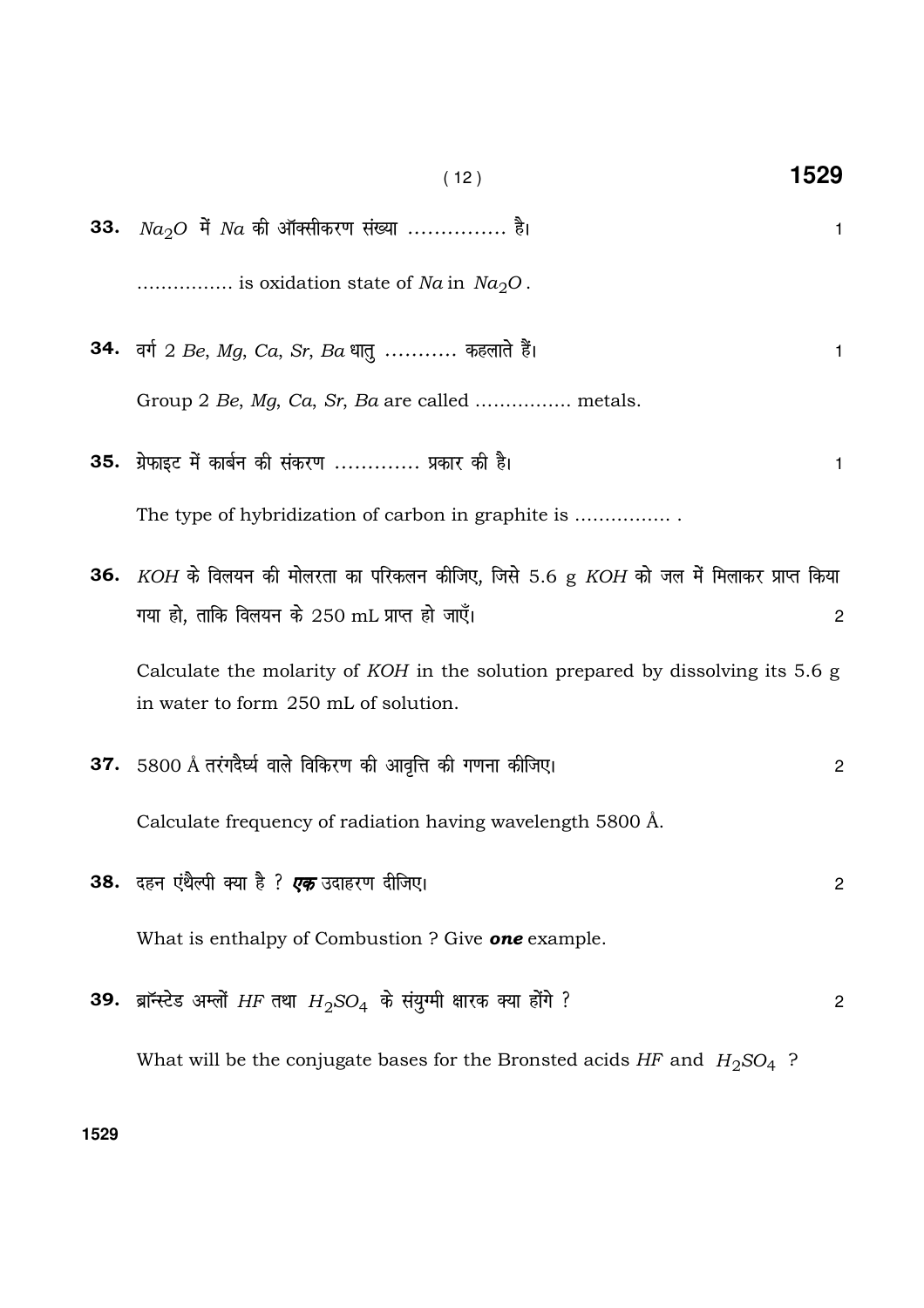| (13)                                                                | 1529           |
|---------------------------------------------------------------------|----------------|
| 40. नाभिकरागी क्या हैं ? इसके प्रकार उदाहरण सहित दीजिए।             | $\overline{c}$ |
| What are Nucleophiles ? Give its types with examples.               |                |
| 41. पाउली अपवर्जन सिद्धांत की उदाहरण सहित व्याख्या करें।            | 3              |
| Explain Pauli Exclusion principle with example.                     |                |
| 42. खुला निकाय, विस्तीर्ण गुण तथा एंथैल्पी को परिभाषित करें।        | 3              |
| Define open system, extensive properties and enthalpy.              |                |
| 43. आरेनियस धारणा में अम्ल तथा क्षारक को उदाहरण सहित परिभाषित करें। | 3              |
| Define acid and base with example in Arrhenius concept.             |                |
| 44. निम्नलिखित के बारे में आप क्या जानते हैं ?                      | 3              |
| (a) अक्रिय युगल प्रभाव                                              |                |
| (b)<br>अपरूपता                                                      |                |
| शृंखलन प्रवृत्ति<br>(c)                                             |                |
| What do you understand by the following?                            |                |
| inert pair effect<br>(a)                                            |                |
| allotropy<br>(b)                                                    |                |
| catenation<br>(c)                                                   |                |
|                                                                     |                |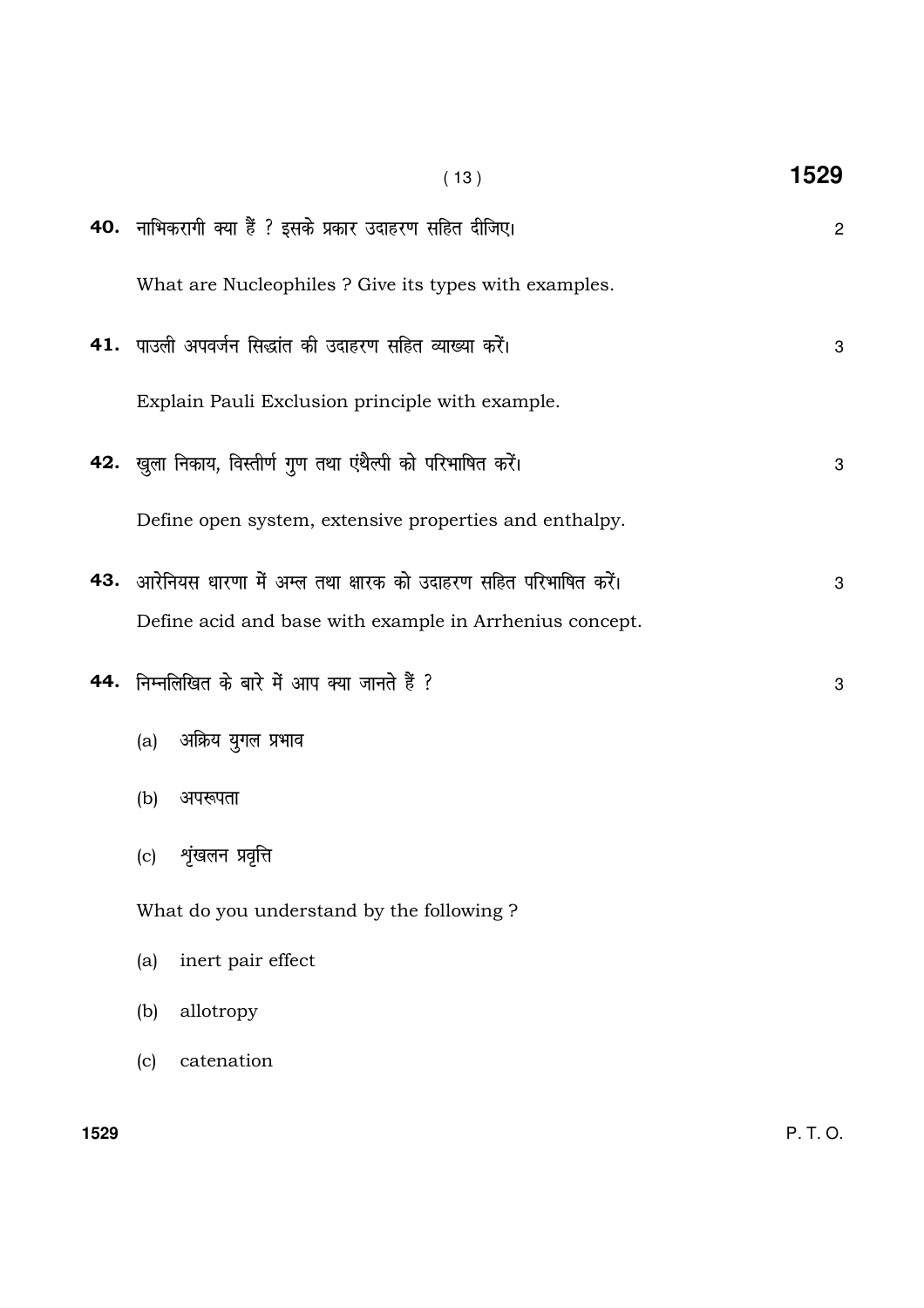

45. निम्नलिखित के IUPAC नाम लिखिए:

Give IUPAC names of the following :



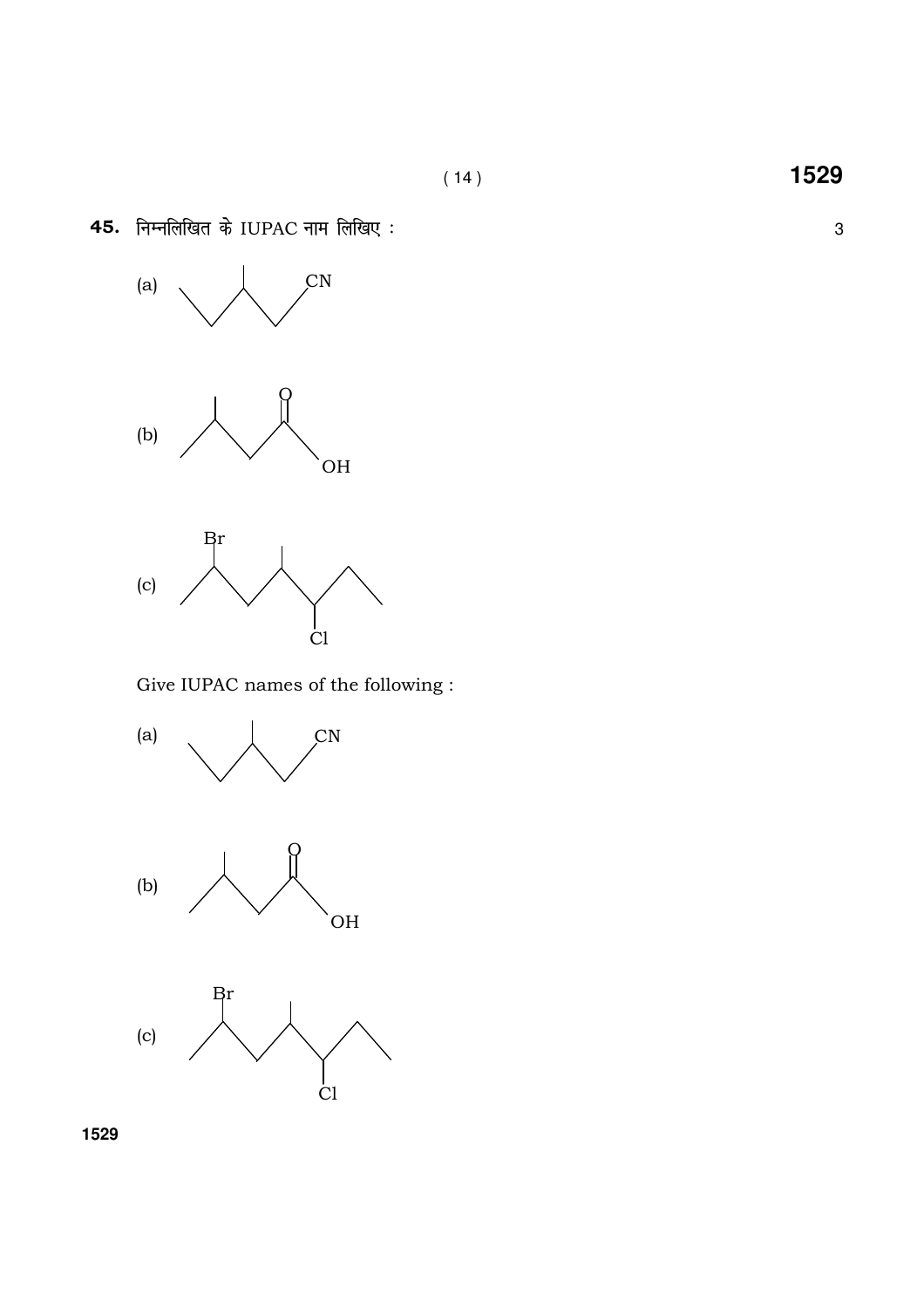( 15 ) **1529**

# **46.** आबंध कोटि से आप क्या समझते हैं ?  $N_2, \ O_2, \ O_2^\pm$  तथा  $O_2^-$  में आबंध कोटि का परिकलन कीजिए।

5

What is meant by the term Bond Order ? Calculate the bond order of  $N_2$ ,  $O_2$ ,  $O_2^+$  and  $O_2^-$ .

#### अथवा

### **OR**

परमाणु कक्षकों के संकरण से आप क्या समझते हैं ?  $sp,$   $sp^2$  तथा  $sp^3$  संकर कक्षकों की आकृति का उदाहरण सहित वर्णन कीजिए। सामाज करने के बाद करने के बाद करने के बाद करने के बाद करने के बाद करने के बाद करने के

What is meant by hybridization of atomic orbitals ? Describe the shapes of sp,  $sp<sup>2</sup>$  and  $sp<sup>3</sup>$  hybrid orbitals with examples.

|      | 47. (i) फ्रीडेल-क्राफ्ट ऐल्किलन अभिक्रिया क्या है ?    | $\mathbf{2}$ |
|------|--------------------------------------------------------|--------------|
|      | What is Friedel-Crafts alkylation reaction?            |              |
| (ii) | मार्कोनीकॉफ नियम क्या है ? उदाहरण सहित व्याख्या कीजिए। | 3            |
|      | What is Markovnikov's rule? Explain with example.      |              |